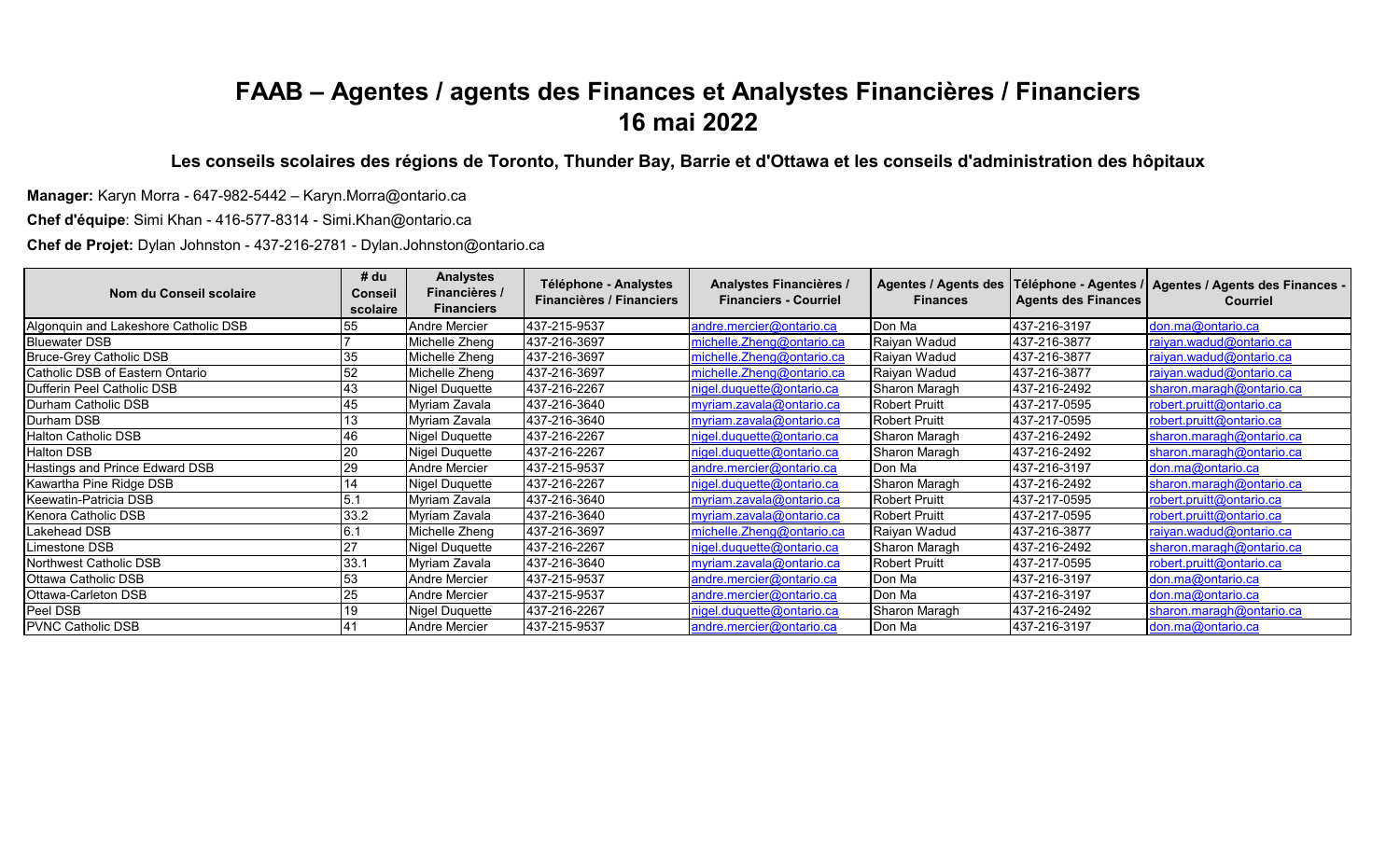| Nom du Conseil scolaire                          | # du<br><b>Conseil</b>             | <b>Analystes</b><br>Financières /                      | Téléphone - Analystes<br><b>Financières / Financiers</b> | Analystes Financières /<br><b>Financiers - Courriel</b> | Agentes / Agents des<br><b>Finances</b>        | <b>Agents des Finances</b> | Téléphone - Agentes /   Agentes / Agents des Finances -<br><b>Courriel</b> |
|--------------------------------------------------|------------------------------------|--------------------------------------------------------|----------------------------------------------------------|---------------------------------------------------------|------------------------------------------------|----------------------------|----------------------------------------------------------------------------|
|                                                  | scolaire                           | <b>Financiers</b>                                      |                                                          |                                                         |                                                |                            |                                                                            |
| Rainy River DSB                                  | 5.2                                | Myriam Zavala                                          | 437-216-3640                                             | myriam.zavala@ontario.ca                                | <b>Robert Pruitt</b>                           | 437-217-0595               | robert.pruitt@ontario.ca                                                   |
| <b>Renfrew County Catholic DSB</b>               | 54                                 | Michelle Zheng                                         | 437-216-3697                                             | michelle. Zheng@ontario.ca                              | Raiyan Wadud                                   | 437-216-3877               | raiyan.wadud@ontario.ca                                                    |
| Renfrew County DSB                               | 28                                 | Michelle Zheng                                         | 437-216-3697                                             | michelle.Zheng@ontario.ca                               | Raiyan Wadud                                   | 437-216-3877               | raiyan.wadud@ontario.ca                                                    |
| Simcoe County DSB                                | 17                                 | Myriam Zavala                                          | 437-216-3640                                             | myriam.zavala@ontario.ca                                | <b>Robert Pruitt</b>                           | 437-217-0595               | robert.pruitt@ontario.ca                                                   |
| Simcoe Muskoka Catholic DSB                      | 44                                 | Michelle Zheng                                         | 437-216-3697                                             | michelle.zheng@ontario.ca                               | Raiyan Wadud                                   | 437-216-3877               | raiyan.wadud@ontario.ca                                                    |
| Superior North Catholic DSB                      | 34.2                               | Myriam Zavala                                          | 437-216-3640                                             | myriam.zavala@ontario.ca                                | <b>Robert Pruitt</b>                           | 437-217-0595               | robert.pruitt@ontario.ca                                                   |
| Superior-Greenstone DSB                          | 6.2                                | Myriam Zavala                                          | 437-216-3640                                             | myriam.zavala@ontario.ca                                | <b>Robert Pruitt</b>                           | 437-217-0595               | robert.pruitt@ontario.ca                                                   |
| Thunder Bay Catholic DSB                         | 34.7                               | Michelle Zheng                                         | 437-216-3697                                             | michelle.zheng@ontario.ca                               | Raiyan Wadud                                   | 437-216-3877               | raiyan.wadud@ontario.ca                                                    |
| <b>Toronto Catholic DSB</b>                      | 40                                 | Michelle Zheng                                         | 437-216-3697                                             | michelle.zheng@ontario.ca                               | Raivan Wadud                                   | 437-216-3877               | raiyan.wadud@ontario.ca                                                    |
| Toronto DSB                                      | 12                                 | Myriam Zavala                                          | 437-216-3640                                             | myriam.zavala@ontario.ca                                | <b>Robert Pruitt</b>                           | 437-217-0595               | robert.pruitt@ontario.ca                                                   |
| <b>Trillium Lakelands DSB</b>                    | 15                                 | Andre Mercier                                          | 437-215-9537                                             | andre.mercier@ontario.ca                                | Don Ma                                         | 437-216-3197               | don.ma@ontario.ca                                                          |
| Upper Canada DSB                                 | 26                                 | Michelle Zheng                                         | 437-216-3697                                             | michelle.Zheng@ontario.ca                               | Raiyan Wadud                                   | 437-216-3877               | raiyan.wadud@ontario.ca                                                    |
| <b>Upper Grand DSB</b>                           | 18                                 | Nigel Duquette                                         | 437-216-2267                                             | nigel.duquette@ontario.ca                               | Sharon Maragh                                  | 437-216-2492               | sharon.maragh@ontario.ca                                                   |
| <b>Wellington Catholic DSB</b>                   | 48                                 | <b>Nigel Duquette</b>                                  | 437-216-2267                                             | nigel.duquette@ontario.ca                               | Sharon Maragh                                  | 437-216-2492               | sharon.maragh@ontario.ca                                                   |
| York Catholic DSB                                | 42                                 | <b>Nigel Duquette</b>                                  | 437-216-2267                                             | nigel.duquette@ontario.ca                               | Sharon Maragh                                  | 437-216-2492               | sharon.maragh@ontario.ca                                                   |
| York Region DSB                                  | 16                                 | Nigel Duquette                                         | 437-216-2267                                             | nigel.duquette@ontario.ca                               | Sharon Maragh                                  | 437-216-2492               | sharon.maragh@ontario.ca                                                   |
| Nom du Conseil scolaire                          | # du<br><b>Conseil</b><br>scolaire | <b>Analystes</b><br>Financières /<br><b>Financiers</b> | Téléphone - Analystes<br><b>Financières / Financiers</b> | Analystes Financières /<br><b>Financiers - Courriel</b> | <b>Agentes / Agents des</b><br><b>Finances</b> | <b>Agents des Finances</b> | Téléphone - Agentes / agentes / Agents des Finances -<br><b>Courriel</b>   |
| <b>Bloorview School Authority</b>                |                                    | Andre Mercier                                          | 437-215-9537                                             | andre.mercier@ontario.ca                                | Don Ma                                         | 437-216-3197               | don.ma@ontario.ca                                                          |
| Campbell Children's School Authority             |                                    | <b>Andre Mercier</b>                                   | 437-215-9537                                             | andre.mercier@ontario.ca                                | Don Ma                                         | 437-216-3197               | don.ma@ontario.ca                                                          |
| John McGivney Children's Centre School Authority |                                    | <b>Andre Mercier</b>                                   | 437-215-9537                                             | andre.mercier@ontario.ca                                | Don Ma                                         | 437-216-3197               | don.ma@ontario.ca                                                          |
| KidsAbility School Authority                     |                                    | Andre Mercier                                          | 437-215-9537                                             | andre.mercier@ontario.ca                                | Don Ma                                         | 437-216-3197               | don.ma@ontario.ca                                                          |
| Niagara Peninsula Children's School Authority    |                                    | Andre Mercier                                          | 437-215-9537                                             | andre.mercier@ontario.ca                                | Don Ma                                         | 437-216-3197               | don.ma@ontario.ca                                                          |
| Children's Hospital of Eastern Ontario           |                                    | <b>Andre Mercier</b>                                   | 437-215-9537                                             | andre.mercier@ontario.ca                                | Don Ma                                         | 437-216-3197               | don.ma@ontario.ca                                                          |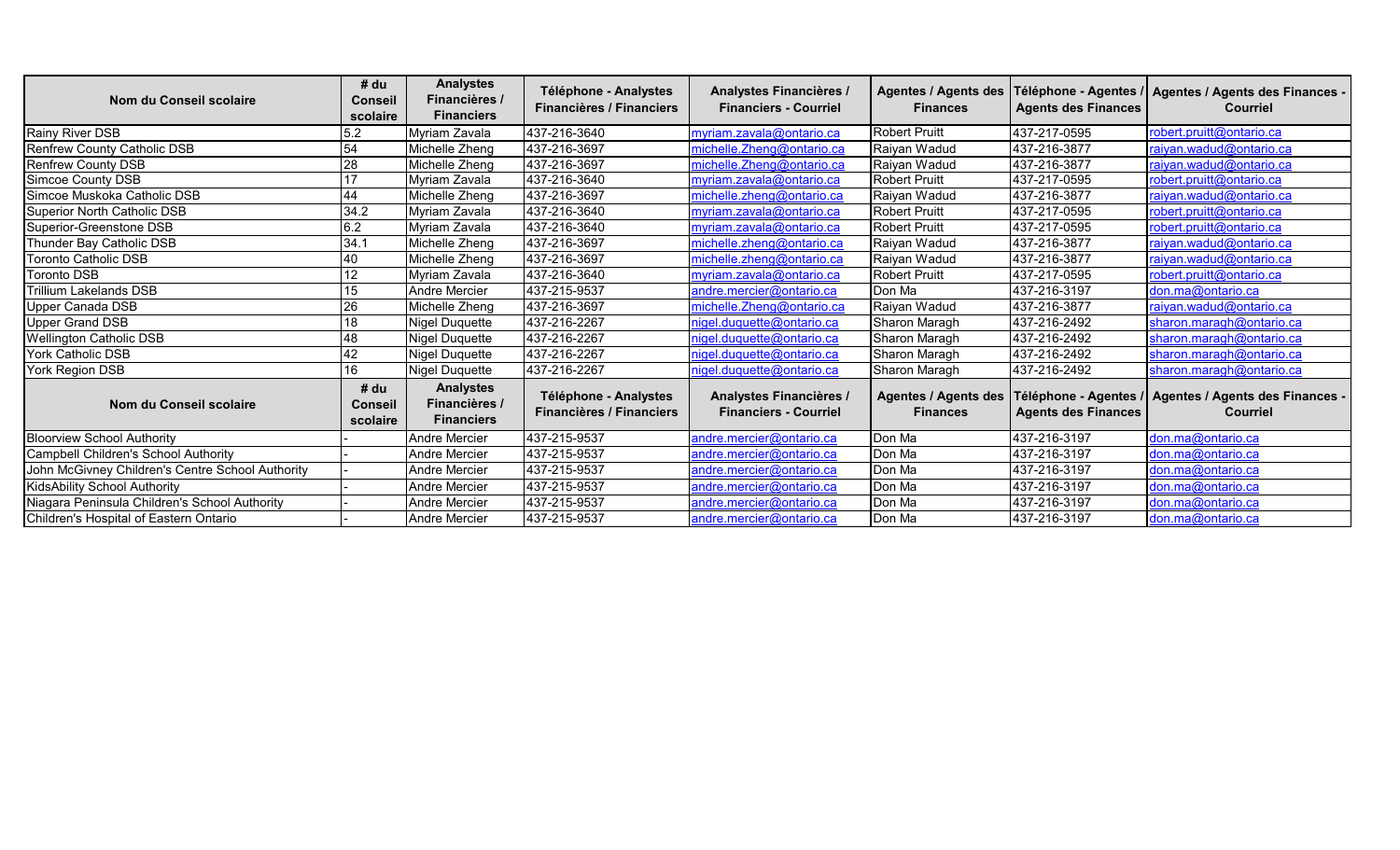## **Les conseils scolaires des régions de Sudbury, North Bay et London, de la langue française et les conseils isolés**

**Manager:** Marjorie Tang - 437-991-7928 - Marjorie.Tang@ontario.ca

**Chef d'equipe**: Sharleen Tang - 437-216 - 4816 - Sharleen.Tang@ontario.ca

| Nom du Conseil scolaire                            | # du<br><b>Conseil</b> | <b>Analystes</b><br>Financières /         | Téléphone - Analystes                     | Analystes Financières /      |                                               |                            | Agentes / Agents des   Téléphone - Agentes /   Agentes / Agents des Finances - |
|----------------------------------------------------|------------------------|-------------------------------------------|-------------------------------------------|------------------------------|-----------------------------------------------|----------------------------|--------------------------------------------------------------------------------|
|                                                    | scolaire               | <b>Financiers</b>                         | <b>Financières / Financiers</b>           | <b>Financiers - Courriel</b> | <b>Finances</b>                               | <b>Agents des Finances</b> | <b>Courriel</b>                                                                |
| Algoma DSB                                         |                        | Elain Kwan                                | 437-216-4454                              | elain.kwan@ontario.ca        | Salin Chen                                    | 647-241-9365               | salin.chen@ontario.ca                                                          |
| <b>Avon Maitland DSB</b>                           |                        | Elain Kwan                                | 437-216-4454                              | elain.kwan@ontario.ca        | Vinod Gurewan                                 | 437-216-4125               | vinod.gurewan@ontario.ca                                                       |
| Brant Haldimand Norfolk Catholic DSB               |                        | Elain Kwan                                | 437-216-4454                              | elain.kwan@ontario.ca        | Vinod Gurewan                                 | 437-216-4125               | vinod.gurewan@ontario.ca                                                       |
| Conseil Scolaire Viamonde                          | 58                     | Contactez votre agente/agent des finances |                                           |                              | Vinod Gurewan                                 | 437-216-4125               | vinod.gurewan@ontario.ca                                                       |
| CS catholique de district des Grandes-Rivières     | 60.1                   |                                           | Contactez votre agente/agent des finances |                              |                                               | 437-216-4125               | vinod.gurewan@ontario.ca                                                       |
| <b>CSC MonAvenir</b>                               | 64                     | Contactez votre agente/agent des finances |                                           |                              | Vinod Gurewan                                 | 437-216-4125               | vinod.gurewan@ontario.ca                                                       |
| CS de district catholique de l'Est ontarien        | 65                     | <b>Audrey Talpaert</b>                    | 647-236-2460                              | audrey.talpaert@ontario.ca   | Marianne Innack                               | 437-216-4293               | marianne.innack@ontario.ca                                                     |
| CS des district catholique des Aurores Boréales    | 62                     | <b>Audrey Talpaert</b>                    | 647-236-2460                              | audrey.talpaert@ontario.ca   | Marianne Innack                               | 437-216-4293               | marianne.innack@ontario.ca                                                     |
| Conseil des Écoles catholiques du Centre-Est       | 66                     | <b>Audrey Talpaert</b>                    | 647-236-2460                              | audrey.talpaert@ontario.ca   | Marianne Innack                               | 437-216-4293               | marianne.innack@ontario.ca                                                     |
| CSC du Nouvel-Ontario                              | 61                     | <b>Audrey Talpaert</b>                    | 647-236-2460                              | audrey.talpaert@ontario.ca   | Marianne Innack                               | 437-216-4293               | marianne.innack@ontario.ca                                                     |
| CS catholique Franco-Nord                          | 60.2                   | Contactez votre agente/agent des finances |                                           |                              | Vinod Gurewan                                 | 437-216-4125               | vinod.gurewan@ontario.ca                                                       |
| Conseil scolaire catholique Providence             | 63                     | Contactez votre agente/agent des finances |                                           |                              | Vinod Gurewan                                 | 437-216-4125               | vinod.gurewan@ontario.ca                                                       |
| Conseil scolaire public du Grand Nord de l'Ontario | 57                     | <b>Audrey Talpaert</b>                    | 647-236-2460                              | audrey.talpaert@ontario.ca   | Marianne Innack                               | 437-216-4293               | marianne.innack@ontario.ca                                                     |
| Conseil des écoles publiques de l'Est de l'Ontario | 59                     | <b>Audrey Talpaert</b>                    | 647-236-2460                              | audrey.talpaert@ontario.ca   | Marianne Innack                               | 437-216-4293               | marianne.innack@ontario.ca                                                     |
| Conseil scolaire public du Nord-Est de l'Ontario   | 56                     | Contactez votre agente/agent des finances |                                           |                              | Vinod Gurewan                                 | 437-216-4125               | vinod.gurewan@ontario.ca                                                       |
| DSB of Niagara                                     | 22                     | Desiree Archer                            | 437-216-3946                              | desiree.archer@ontario.ca    | Contactez votre analyste financière/financier |                            |                                                                                |
| <b>DSB Ontario North East</b>                      |                        | <b>Audrey Talpaert</b>                    | 647-236-2460                              | audrey.talpaert@ontario.ca   | Salin Chen                                    | 647-241-9365               | salin.chen@ontario.ca                                                          |
| <b>Grand Erie DSB</b>                              | 23                     | <b>Audrey Talpaert</b>                    | 647-236-2460                              | audrey.talpaert@ontario.ca   | Vinod Gurewan                                 | 437-216-4125               | vinod.gurewan@ontario.ca                                                       |
| <b>Greater Essex County DSB</b>                    |                        | Desiree Archer                            | 437-216-3946                              | desiree.archer@ontario.ca    | Contactez votre analyste financière/financier |                            |                                                                                |
| Hamilton-Wentworth Catholic DSB                    | 47                     | Desiree Archer                            | 437-216-3946                              | desiree.archer@ontario.ca    | Contactez votre analyste financière/financier |                            |                                                                                |